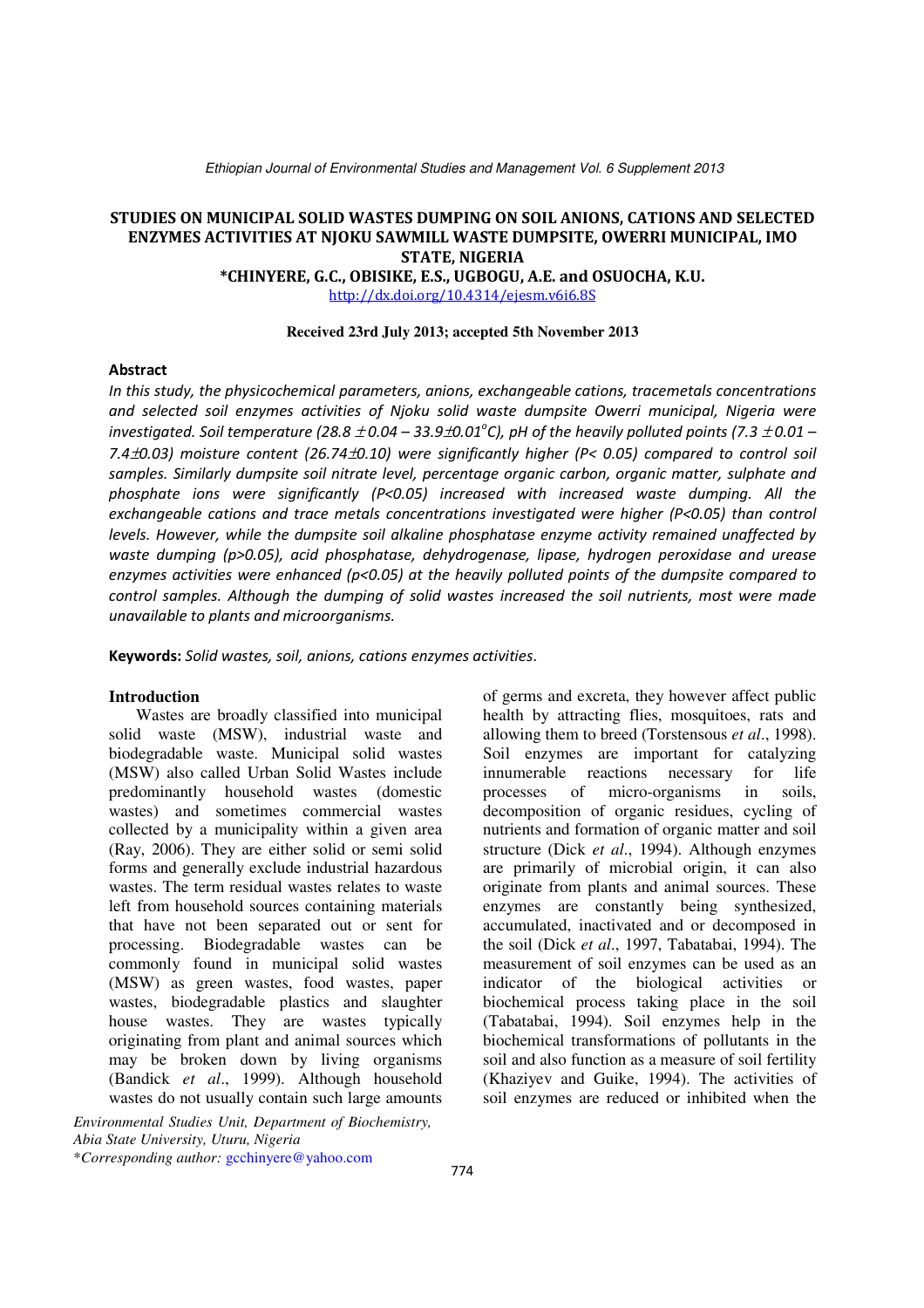concentration of pollutants in the soil are high. The activities of soil enzymes are reduced or inhibited when the concentration of pollutants in the soil are high (Makoi and Ndakidemi, 2008) These soil enzymes and microorganisms not only play an active role in soil fertility as a result of their involvement in the cycle of nutrients required for plant growth but also serve as sensitive biological indicators. The environmental consequences of wastes pollutions include the adverse effect on soil physicochemical parameters (which assist in soil fertility and the productive ability of arable crops) and enzyme activities (Dick, 1997). Soil microorganisms play significant roles in soil fertility, as they are associated with the transformations and degradations of waste materials and synthetic organic compounds (Torstensous *et al*., 1998). Biodegradation of waste as a natural process may proceed slowly depending on the type of pollutant. Njoku sawmill dumpsite is the major municipal solid wastes (MSW) dumpsite in Owerri Municipal, the capital of Imo State, South-Eastern Nigeria. This dumpsite which occupies about five (5) hectares of arable land has become a source of concern to both local and

state authorities. The objective of this study was to determine the effect of municipal solid wastes on selected Njoku saw mill dumpsite soil enzymes activities, inorganic anions and exchangeable cations associated with soil fertility.

### **Materials and Methods**  *Study Area*

Njoku Saw mill dump site in Owerri Muncipal of Imo State, Nigeria, is located along Owerri – Aba Road. This dumpsite occupies about five hectares of arable land and wastes dumped there include domestic wastes, broken glasses, salon refuses, discarded furniture materials, hotel leftovers, old clothing materials, old batteries and environmental sanitation wastes from Owerri. The main occupation of inhabitants around this dump site is farming. Njoku Sawmill is one of the Imo State Environmental Protection Agency (ISEP) waste disposal sites in owerri metropolis,Nigeria. It is located between latitude  $5^{\circ}$  27<sup>'</sup>N and longitude 7<sup>°</sup> 14' E on an elevation of about 65m above sea level and occupy an area of about  $5.5 \text{km}^2$ . Below is the map showing the study area.



Figure 1 Geological map of study area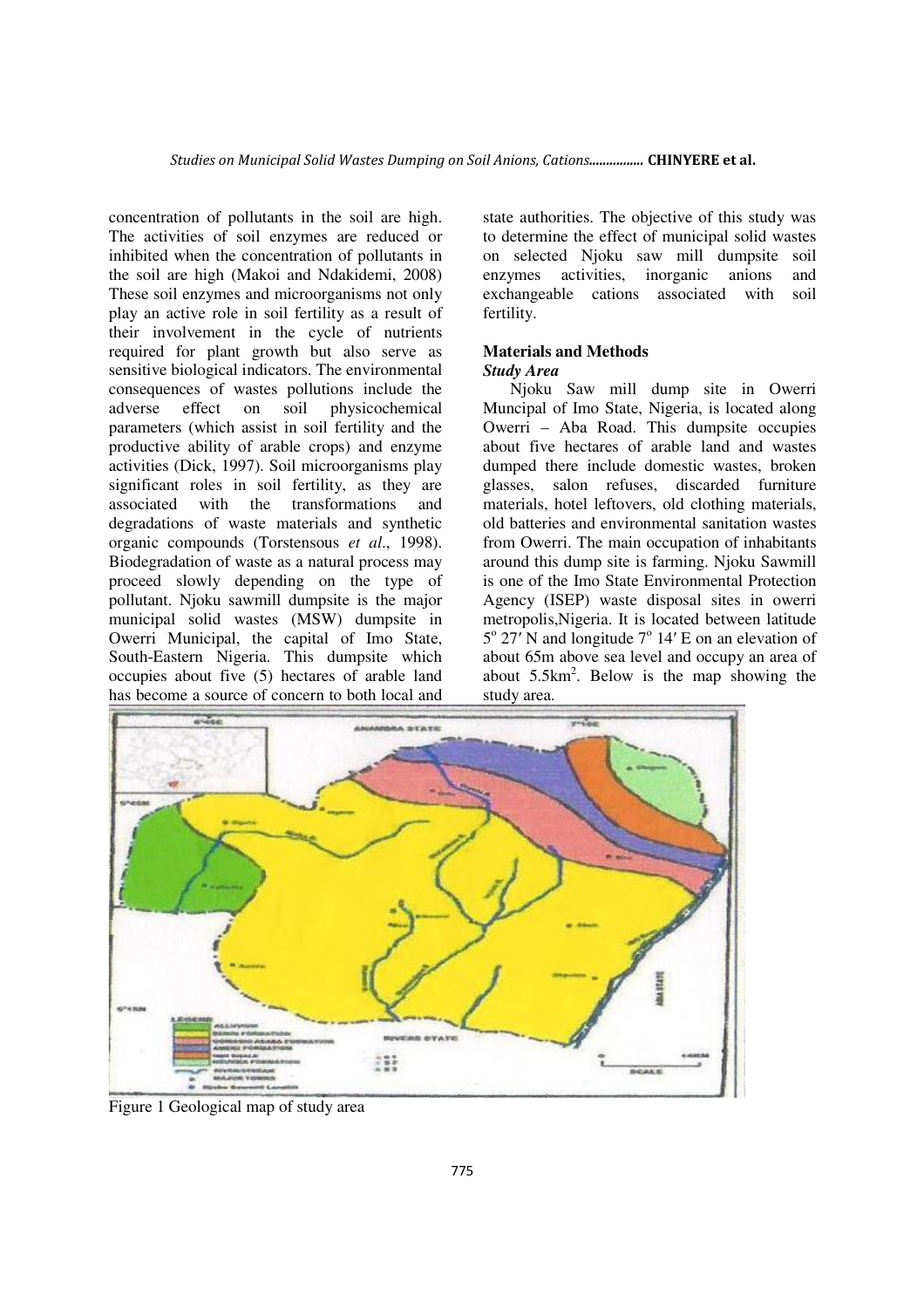### *Collection of Soil Samples*

The polluted sites were divided into three and classified as either heavily, moderately and lightly polluted. Land within 150meters of the dump site represents the heavily polluted area, land within 150 – 200 meters represents the moderately polluted and 200 – 250meters, lightly polluted. An unpolluted area around the dumpsite served as the control. The soil samples were collected separately using metal augers and stored in air tight cellophane bags. The samples were transported down to Abia State University, Uturu, immediately for analysis in a refrigerated cooler to arrest microbial growth. Unanalyzed samples were stored in a refrigerator  $(3-6<sup>o</sup>c)$  to avoid decay.

# *Physicochemical Analysis*

Soil pH was determined using Bates, (1954) method while soil temperature was determined at the site of sample collection using mercury-in-glass thermometer. Soil organic carbon /organic matter were determined as described by Agbenin, (1995). Soil nitrate was measured according to the method of Allen *et al*., (1974) while soil sulphate and phosphate were determined as described by Dewis and Freitas, (1970). Soil moisture was measured using the procedure described by APHA, (1998).

# *Soil Enzyme Analysis*

The soil lipase activity was determined according to the method of Macedo *et al*., (1997) while soil acid and alkaline phsophatases were obtained using the method of Tabatabai and Bremmer, (1969). Similarly, soil hydrogen peroxidase was measured by titrimetric method as described by Alef and Nannipieri, (1995). However, soil dehydrogenase activity was estimated as described by Casida *et al*., (1964). The measurement of soil urease activity was done using the method of Nannipieri *et al*., (1980) as modified by Kandeler and Gerber (1988).

### *Soil Exchangeable Cations and Trace Metals*

The method of atomic absorption spectrophotometry was used for the determination of exchangeable cations and trace metals present in the soil samples. The spectrophotometer (Perkin-Elmer Model 403) after standardization with standard solution of the element being analyzed was acidified and distilled water added to zero the instrument. Then sample extracts were aspirated and concentrations read off the instrument.

### **Results**

The results of the physicochemical parameters and concentrations of anions in the polluted and unpolluted soils of Njoku waste dumpsite Owerri Municipal are presented in Table 1. Variations in the physicochemical parameters and concentrations of anions between the polluted and unpolluted soils were observed in all three points within the dumpsite studied. The data indicated increased soil pH values with increased pollution. However only the heavily polluted areas showed significantly (p<0.05) higher soil pH than the unpolluted area. Similarly polluted soil temperatures and percentage moistures were significantly (p<0.05) higher than unpolluted soils with the exception of the lightly polluted areas. Organic carbon and organic matters content of the test soils increased significantly with increased pollution (refuse dumping). The soil nitrate concentration was significantly higher  $(p<0.05)$ within the heavily polluted areas of the dumpsite than other areas including the unpolluted points. However, polluted soil  $SO^{2}$ <sub>4</sub> and PO<sup>3-</sup><sub>4</sub> concentrations significantly ( $p \le 0.05$ ) increased with increased soil pollution when compared to unpolluted (control) soil samples. In table II, the exchangeable cations and trace metals concentrations of the studied waste dumpsite are presented. There were significantly  $(P<0.05)$  increased concentrations of the exchangeable cations and trace metals with increased pollution (waste dumping) compared to control sites. The differences in the polluted soils selected enzymes activities in the study areas are presented in table III. There were significantly higher $(p<0.05)$  soil dehydrogenase, lipase, acid phsophatase, peroxidase and urease activities with increased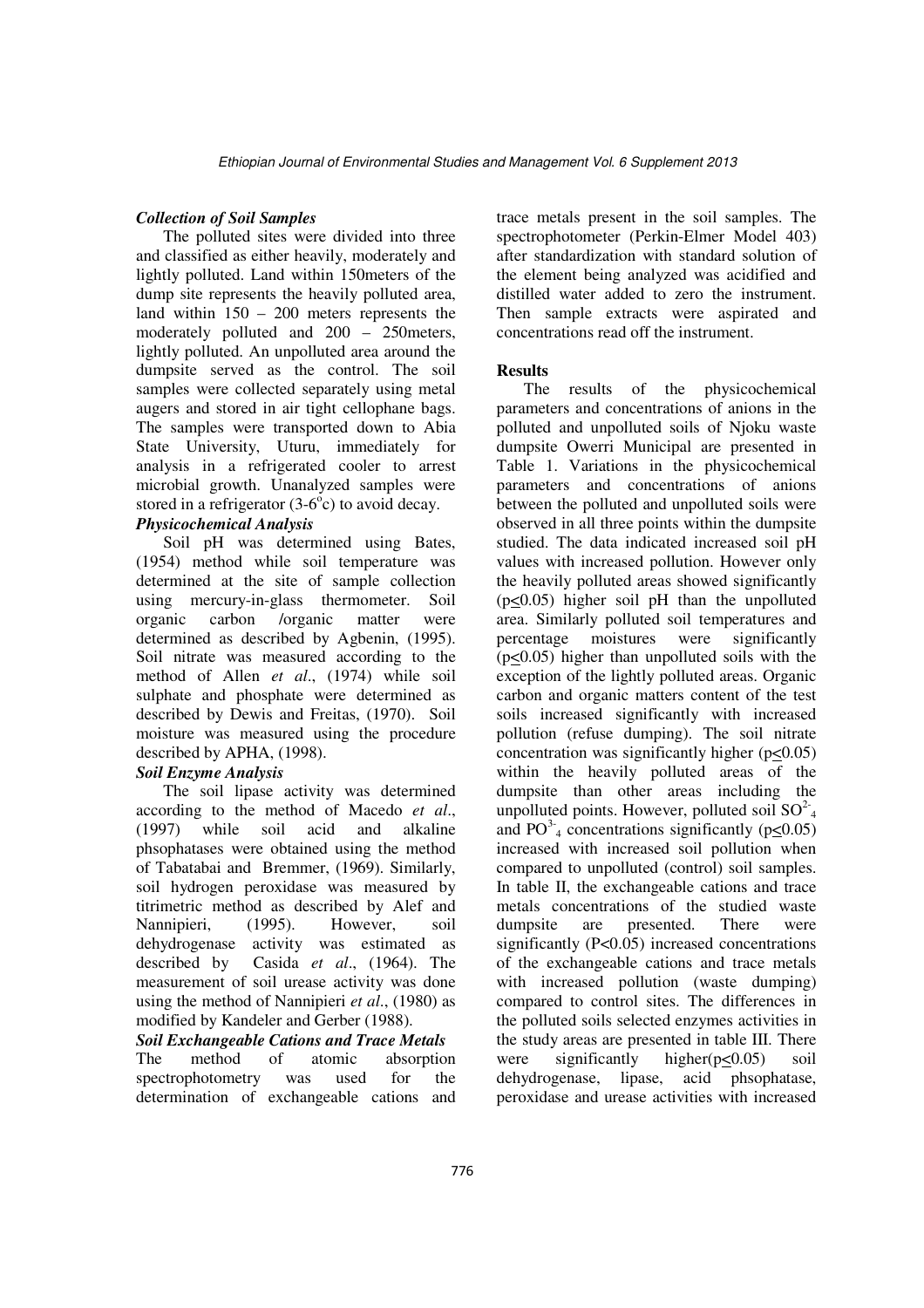pollution compared to control soil samples. However no significant changes (p>0.05) in the test soils alkaline phosphatase activity were observed in relation to control soil samples.

### **Discussion**

Result in Table 1 indicate that the dumping of wastes on the studied dumpsite increased the soil pH progressively with increased assault. Reports on changes in the pH of various wastes dumpsite soils have been presented by many workers (Ogboghedo *et al*., 2006; Olorunfemi *et al*., 2007 and Nwaugo *et al*., 2007b). Changes in soil pH have been noted to affect plant growth at dumpsites (Okwute and Isu, 2007a). These observed increases in soil pH and temperatures of this dumpsite in relations to control may be attributable to enhanced microbial activities (Akubugwo *et al*., 2007). Similarly the dumping of wastes encouraged soil moisture retention and increased soil organic matter content. The breakdown of the high organic matter content of the dumpsite soil by microorganisms being exothermic led to increased soil temperatures observed while the metabolism of the protein content of household wastes released ammonia (Shanhinirokhsar *et al*., 2008). The ammonia dissolved in the available moisture to cause the reported increase in pH value. Similar observations had been reported by Nwaugo *et al*., (2008a) and Chinyere (2001) on effluent dumpsite soils. The above observations may have influenced soil nitration and urease enzyme activities which increased significantly at the heavily polluted areas of this dumpsite compared to control (non polluted) areas. The anions, nitrate  $(NO<sub>3</sub>),$  sulphate  $(SO<sub>4</sub><sup>2</sup>)$  and phosphate  $(PO<sub>4</sub><sup>2</sup>)$ are important for plant growth. Soil nitrate is an important source of nitrogen to plants which is used for synthesis of nitrogen containing compounds.

Similarly sulphate ions in soils provide plants and microorganisms sulphur essential for all living organisms. The observed increase in soil sulphate ion of the polluted dumpsite soil studied may have arisen from organic sulphur containing remains of plant and animal wastes. However inorganic sulphur contribution to this dumpsite soil sulphate ion may likely be from industrial wastes dumped within the dumpsite environment. All these sulphur will be transformed to sulphate and assimilated through the sulphate assimilation pathway by plants. Acidification of soil due to high soil sulphate ion results in aluminium dissociation which inhibits root elongation and nutrient uptake (Ma *et al*., 2001). In soil, phosphorus (P) exists in mostly organic and inorganic forms both of which are important sources of phosphorus for plant and microbial uptake ( Li *et al*., 2002). The organic forms exists as phosphates mostly in humus and other organic materials while inorganic P are in various combinations of Al, Fe, Mg, CA and other elements (Lyons *et al*., 1998). These are probable sources of the high phosphate concentration observed in the heavily polluted areas of this dumpsite. The trace metals (Cu, Mn, Fe and Zn) were equally significantly (p<0.05) higher in the heavily polluted areas of the dumpsite compared to lightly polluted and control points. It is believed that these increases arose from household utensils and probably electronic wastes dumped within this site. The high concentration of iron observed may tie-up phosphorus, thus making phosphate ion unavailable to plants (Eivazi and Tabatabai, 1977). Similarly, high soil pH than pH 7.3 leads to phosphorus being tied-up as calcium phosphates and made unavailable to plants. This will in effect discourage plant growth as observed in this dumpsite.

Sodium, potassium, magnesium, calcium and hydrogen are the major soil cations (Davies *et al*., 2003). They have charges of varying strength acting as exchange sites which creates antagonistic relationship among the cations being in constant competition for available space on soil particles (Brady, 1984). As a result an excess of one cation leads to a deficiency of another. High soil sodium ion (as obtained in this study) leads to reduced soil permeability resulting to drainage and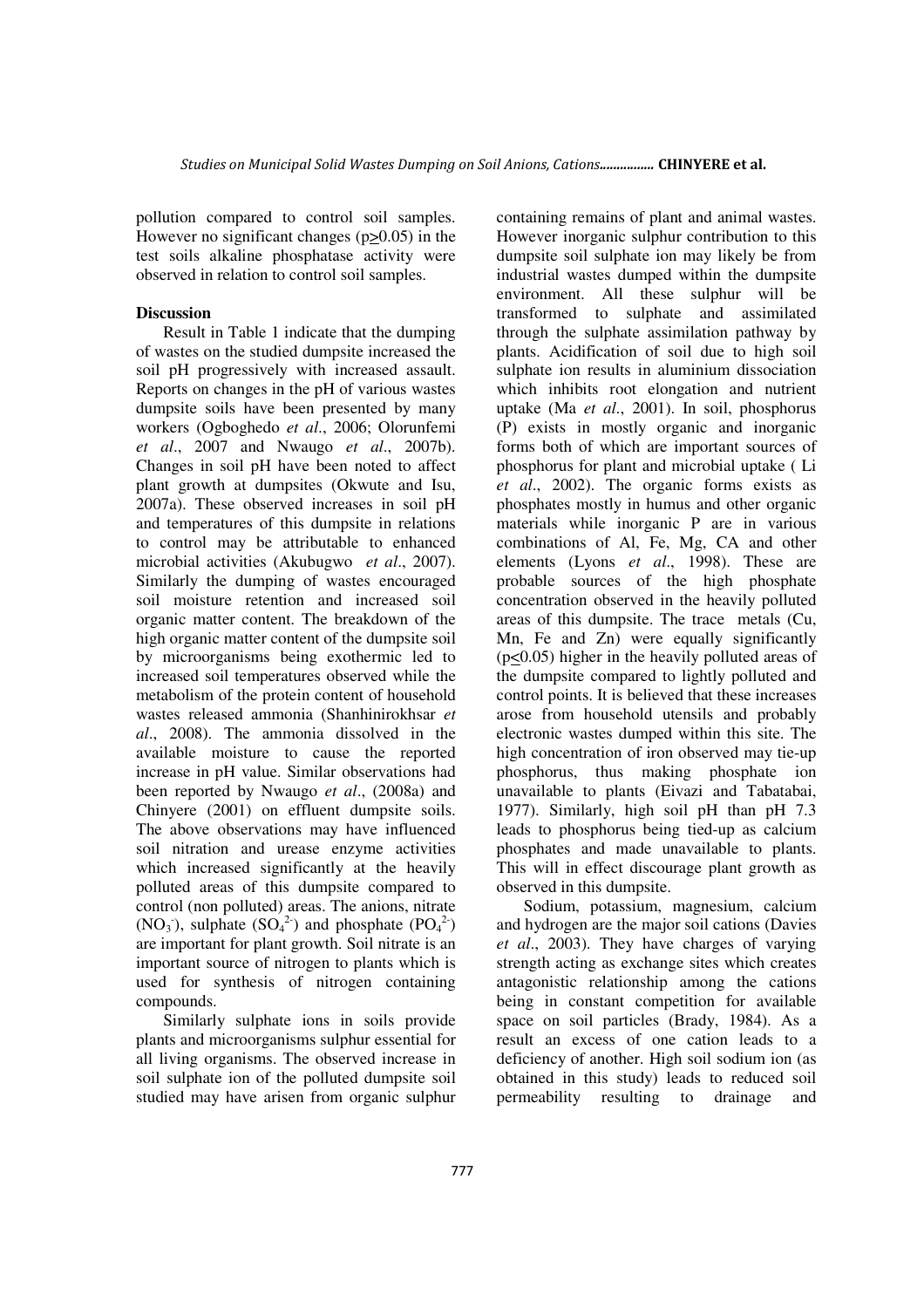compaction problems. Plants may therefore not be able to survive the ensuing permeability problems (Clansy, 1981). The principal causes of soil sodium accumulation has been cited (Tam, 1998) as excess soil bicarbonate and carbonate ions which freely reacts within soluble soil calcium and magnesium.

The dumpsite soil enzymes activities increased with increased waste impaction. Soil enzymes play key biochemical functions in the overall process of organic matter decomposition in the soil system (Sinsabaugh *et al*., 1991). The enzyme levels in the soil system vary in amounts of organic matter content composition and activity of its living organisms and intensity of the biological processes (Stevenson, 1986). These enzymes arise from microorganisms, plants and animals within the soil ecosystem.

In this study, the dehydrogenase activity in the soil increased with increased waste assault. The dehydrogenase enzyme activity is commonly used as an indicator of biological activity in soils and index of soil fertility (Burns, 1978). The observed significantly high (p<0.05) soil dehydrogenase activity in the heavily polluted portions of the dumpsite shows increased microbial activity i.e. waste decomposition. The process will eventually untie various nutrients for plants and microorganism use (McCarthy *et al.,* 1994). Soil lipases are produced from a variety of bacteria, fungi, plants and animals (Brune and Gotz, 1992). Costra-Ochoa *et al*., (2005) reported that contamination of soil with effluent containing various forms of oil affects the activity of the soil lipase enzyme. This explains in part the high soil lipase enzyme activity observed in this study. Similarly Colin *et al*., (2010) cited that most soil lipases emanate from plant and animal sources e.g. worms, dead plant products and decaying animal remains.

The increased soil hydrogen peroxidase activity obtained is attributed to nutrients availability and increased oxidation-reduction

reactions taking place within the dumpsite soils. Although there was high soil phosphate concentration  $(p<0.05)$ , the soil acid phosphatase level was equally high  $(p<0.05)$ . This is an indicator that the phosphate ions in the soils were tied-up and made unavailable to plants and microorganisms. In soil ecosystems, phosphatases play critical roles in P-cycle (Speir and Ross, 1978) as evidences show that they are correlated to P-stress and plant growth (Dick *et al*., 2000). Transcription activity of acid phosphatases tends to increase in plants and microorganism with high P-stress (Li *et al*., 2002). When there is a signal indicating phosphorus deficiency in the soil, acid phosphatase secretion from plant roots and microorganisms is increased to enhance the solubilization and remobilization of the phosphate thus influencing the ability of the plant to cope with P-stressed conditions (Kai *et al*., 2002, Ndakidemi, 2006, Karthikayan *et al*., 2002). This is a probable explanation of the results obtained in this study for dumpsite acid phosphatase. Their inducibility and exudation by plant roots and microbes are determined by orthophosphate need of these organisms which in turn is affected by soil pH (Skujins, 1976). However the alkaline phosphatase activity was not influenced by waste dumping. The dumpsite soil urease enzyme was found to be significantly high  $(p<0.05)$  in the highly polluted areas of the dumpsite. This enzyme originates mainly from plants (Polacce, 1977) and microorganisms (Mobley and Hausinger, 1989) found as both intra and extracellular enzymes. Its high level (p>0.05) in the heavily polluted portions of this dumpsite is associated with urea containing household wastes dumped there. Urease activity in the soil is influenced by organic matter content of soil, soil depth, level of soil contamination, pH and temperature (Yang *et al.*, 2006). The  $NH_{4}^+$  produced as a result of urease activity in the heavily polluted areas may have led to increase of the dumpsite pH in these areas to alkaline.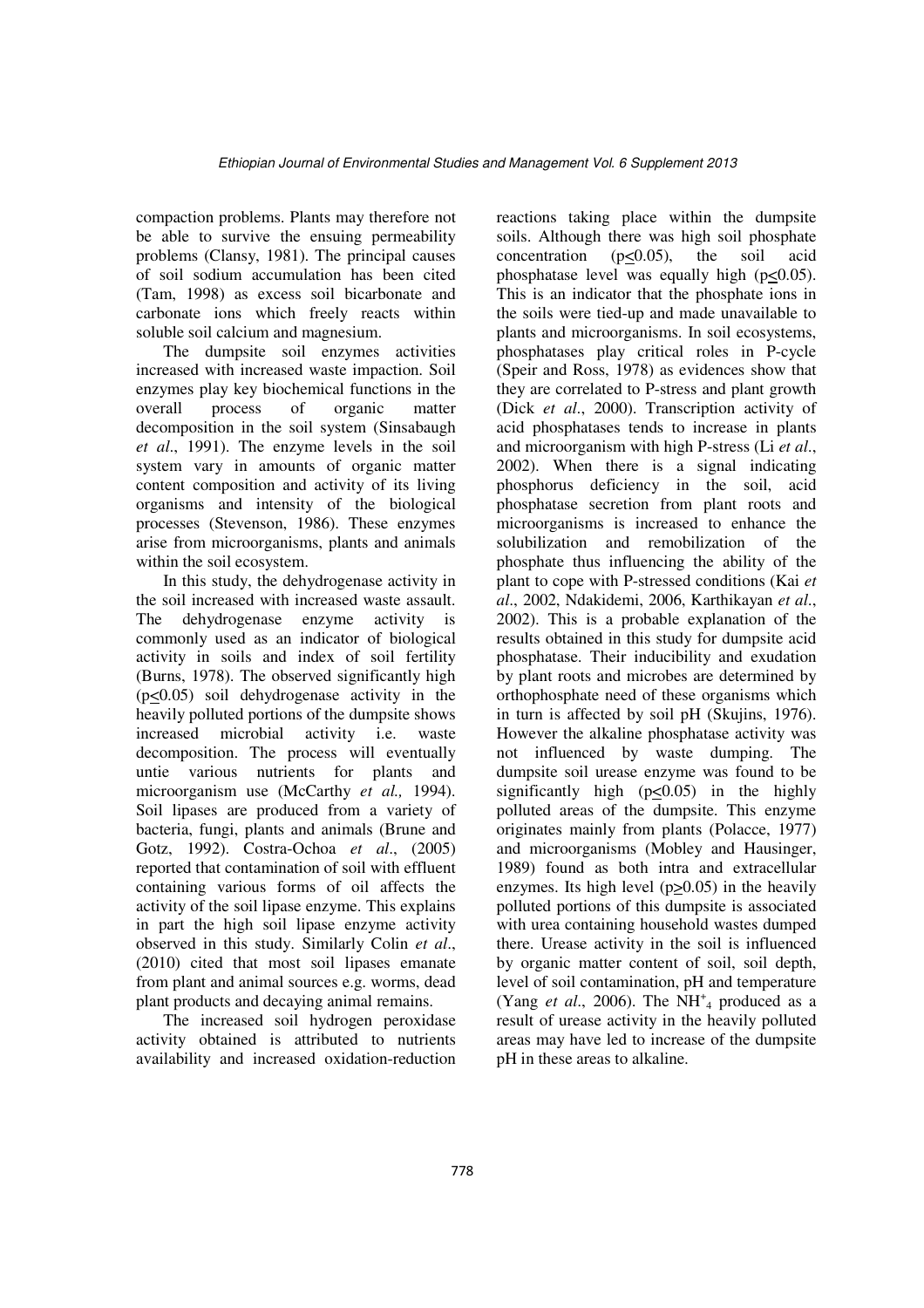| Soil                        | Heavily polluted               |                               |                              | Moderately polluted          |                               |                               | Lightly polluted              |                               |                              | Control                       |
|-----------------------------|--------------------------------|-------------------------------|------------------------------|------------------------------|-------------------------------|-------------------------------|-------------------------------|-------------------------------|------------------------------|-------------------------------|
|                             | $P_1$                          | P <sub>2</sub>                | $P_3$                        | $P_1$                        | $P_2$                         | $P_3$                         | $P_1$                         | P <sub>2</sub>                | $P_3$                        |                               |
| pH                          | $7.3 \pm 0.01^a$               | $7.4 \pm 0.06^a$              | $7.4 \pm 0.03$ <sup>a</sup>  | $6.9 \pm 0.04^b$             | $6.9 \pm 0.12^b$              | $6.9 \pm 0.01^a$              | $6.7 \pm 0.04^b$              | $6.7 \pm 0.10^b$              | $6.6{\pm}0.11^{b}$           | $6.8 \pm 0.21^b$              |
| Temperature $(^{\circ}c)$   | $33.6 \pm 0.02^{\circ}$        | $33.9 \pm 0.01^a$             | $33.4\pm0.13^a$              | $31.2 \pm 0.21^a$            | $32.2 \pm 0.18^a$             | $31.4 \pm 0.15^{\circ}$       | $29.6 \pm 0.24^b$             | $30.3 \pm 0.20^{ab}$          | $28.8 \pm 0.01^b$            | $27.3 \pm 0.15^b$             |
| Moisture $(\%)$             | $26.74 \pm 0.10^a$             | $25.60 \pm 0.62$ <sup>a</sup> | $26.11 \pm 0.15^a$           | $22.19\pm0.95^{\circ}$       | $23.71 \pm 0.27$ <sup>b</sup> | $24.14 \pm 0.33$ <sup>a</sup> | $19.60 \pm 0.03$ <sup>c</sup> | $19.26 \pm 0.28$ <sup>c</sup> | $20.99 \pm 0.15^b$           | $19.64 \pm 0.40$ <sup>c</sup> |
| Organic<br>Carbon<br>$($ %) | $3.91 \pm 0.19^a$              | $3.84 \pm 0.17^{\text{a}}$    | $3.79 \pm 0.14^a$            | $3.08 \pm 0.32$ <sup>a</sup> | $3.12 \pm 0.17^{\text{a}}$    | $3.05 \pm 0.15^{\text{a}}$    | $2.09 \pm 0.27$ <sup>b</sup>  | $2.43 \pm 0.18^{ab}$          | $2.01\pm0.92^b$              | $0.96 \pm 0.17$ <sup>c</sup>  |
| Organic matter              | $6.47 \pm 0.12$ <sup>a</sup>   | $5.13\pm0.14^a$               | $5.91 \pm 0.67$ <sup>a</sup> | $5.10\pm0.11^{\text{a}}$     | $5.19 \pm 0.33$ <sup>a</sup>  | $4.98 \pm 0.41$ <sup>a</sup>  | $4.33 \pm 0.61$ <sup>a</sup>  | $4.01 \pm 1.01^a$             | $4.13 \pm 0.51$ <sup>a</sup> | $1.29 \pm 0.18^b$             |
| Nitrate $(mgKg^{-1})$       | $18.82 \pm 0.31$ <sup>a</sup>  | $18.79 \pm 0.40^a$            | $18.33 \pm 0.17^a$           | $14.11\pm0.08^b$             | $13.50\pm0.61^{\circ}$        | $15.40 \pm 1.12^b$            | $13.15 \pm 0.19^b$            | $13.30 \pm 1.11^b$            | $12.98 \pm 0.69^{\circ}$     | $12.60 \pm 1.30^b$            |
| Sulphate $(mgKg^{-1})$      | $159.48 \pm 0.23$ <sup>a</sup> | $152.10 \pm 1.31$             | 158.99±1.13                  | $152.16\pm3.18^a$            | 151.98±4.19                   | 149.96±0.70                   | 139.91±0.82                   | 131.86±1.50                   | 129.97±0.71                  | $121.73 \pm 1.60^e$           |
| Phosphate $(mgKg^{-1})$     | $9.61 \pm 0.03^a$              | $8.69 \pm 0.45^{\text{a}}$    | $8.88 \pm 0.19^a$            | $9.03 \pm 0.45^{\text{a}}$   | $9.02 \pm 0.62^a$             | $7.98 \pm 0.49$ <sup>ad</sup> | $6.66 \pm 0.13$ <sup>db</sup> | $5.81 \pm 0.81^b$             | $5.13\pm0.81^b$              | $4.21 \pm 0.15^b$             |

# Table 1 Physicochemical Parameters and Anions of Polluted Soils from Njoku Waste Dumpsite, Owerri Municipal

Results are mean of triplicate determinations  $\pm$  standard deviation (SD)<br>P<sub>1</sub>, P<sub>2</sub>P<sub>3</sub> are different points of soil samples collection within the polluted areas.<br>Points with same alphabets are not significantly differe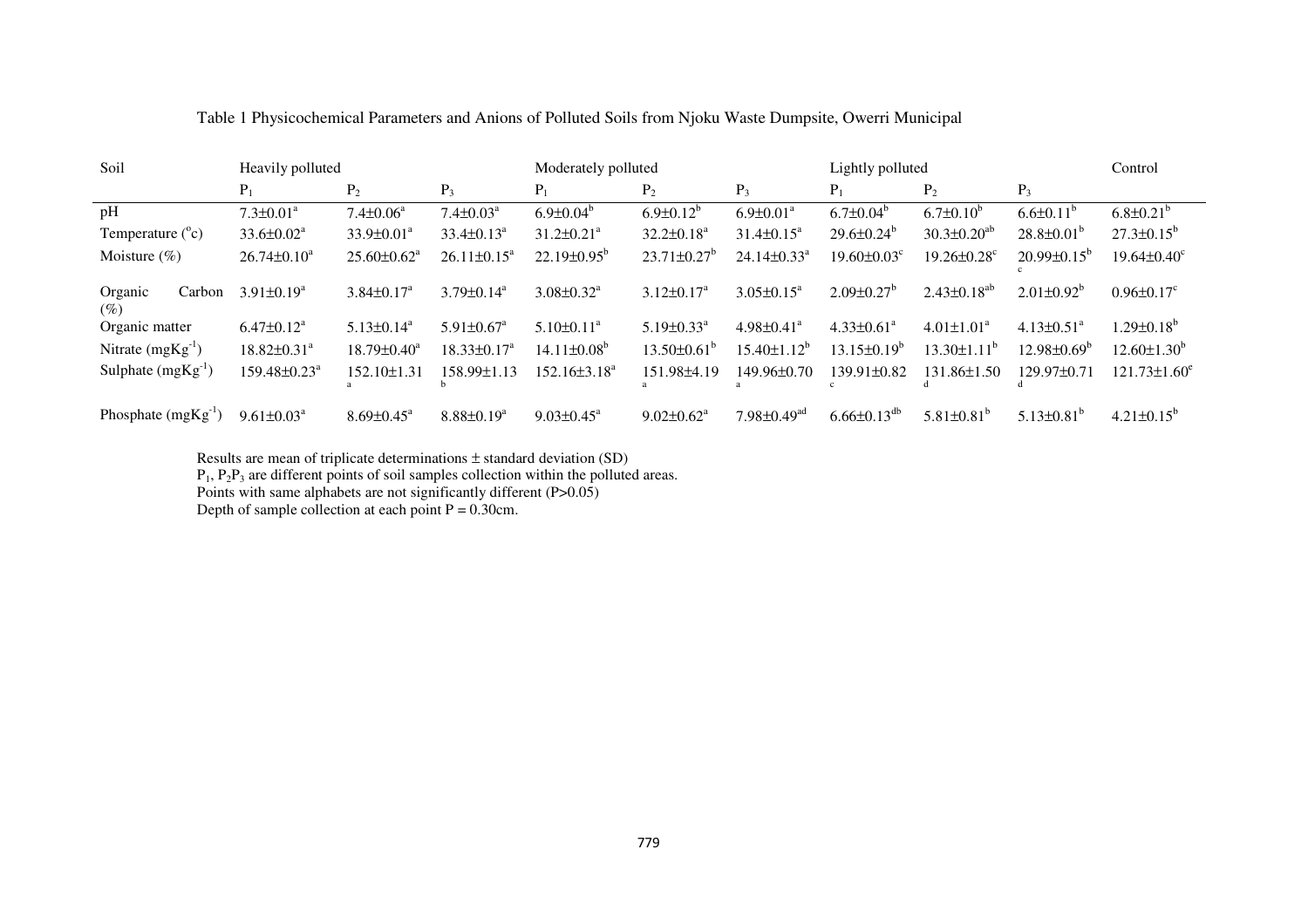| Soil                     | Heavily polluted              |                               |                               | Moderately polluted            |                               |                               | Lightly polluted              |                               |                              | Control                       |
|--------------------------|-------------------------------|-------------------------------|-------------------------------|--------------------------------|-------------------------------|-------------------------------|-------------------------------|-------------------------------|------------------------------|-------------------------------|
|                          |                               |                               | $P_{2}$                       |                                | Р,                            | $P_{2}$                       |                               | $P_{2}$                       |                              |                               |
| +Ca $(mg100g^{-1})$      | $13.01 \pm 0.18^a$            | $13.00 \pm 0.34$ <sup>a</sup> | $13.00 \pm 0.41$ <sup>a</sup> | $13.01 \pm 0.11^a$             | $12.81 \pm 0.32$ <sup>a</sup> | $11.04 \pm 0.61^{\circ}$      | $8.21 \pm 0.38$ <sup>c</sup>  | $8.20 \pm 0.19$ <sup>c</sup>  | $7.15 \pm 0.15$ <sup>d</sup> | $1.88 \pm 0.06^\mathrm{e}$    |
| $+Mg(mg100g^{-1})$       | $10.41 \pm 0.21$ <sup>a</sup> | $10.50 \pm 0.27$ <sup>a</sup> | $9.98 \pm 0.14$ <sup>a</sup>  | $9.01\pm0.18^b$                | $9.33\pm0.14^b$               | $8.61 \pm 0.11$ <sup>c</sup>  | $8.88 \pm 0.53^b$             | $6.51 \pm 0.17$ <sup>a</sup>  | $8.73\pm0.18^{b}$            | $2.95 \pm 0.06^e$             |
| $+Na(Mg100g^{-1})$       | $130.00 \pm 0.2$              | $127.01 \pm 0.1$              | $137.15\pm0.6$                | $98.67 \pm 0.31^b$             | $101.00 \pm 0.1$              | $71.16 \pm 0.21$ <sup>c</sup> | $49.33 \pm 0.33$ <sup>d</sup> | $52.61 \pm 0.70$ <sup>d</sup> | $38.00\pm0.15^e$             | $30.00 \pm 0.19$ <sup>t</sup> |
|                          |                               |                               |                               |                                |                               |                               |                               |                               |                              |                               |
| + $k(Mg100g^{-1})$       | $23.00 \pm 0.15^a$            | $21.15\pm0.17^b$              | $18.62 \pm 0.40^c$            | $10.15 \pm 0.13$ <sup>d</sup>  | $16.36 \pm 0.01^e$            | $13.00 \pm 0.03^t$            | $14.06\pm0.18$ <sup>t</sup>   | $11.60 \pm 0.13$ <sup>d</sup> | $13.30 \pm 0.10^t$           | $9.30\pm0.19h$                |
| $+ + Cu(\mu g g^{-1})$   | $506.00 \pm 0.1$              | $611.60\pm0.3$                | $525.10\pm0.1$                | $360.60 \pm 0.19$ <sup>c</sup> | $271.00\pm0.3$                | $358.60\pm0.2$                | $23.00 \pm 0.13^e$            | $18.96 \pm 0.23^e$            | $8.10\pm0.28$ <sup>t</sup>   | $0.61 \pm 0.03^h$             |
|                          |                               |                               |                               |                                |                               |                               |                               |                               |                              |                               |
| $++Mn$ (mg $100g^{-1}$ ) | $3.23 \pm 0.14^a$             | $2.80 \pm 0.23$ <sup>a</sup>  | $1.91 \pm 0.31^{\circ}$       | $2.41 \pm 0.03^a$              | $1.89 \pm 0.10^b$             | $0.93 \pm 0.23$ <sup>c</sup>  | $1.01 \pm 0.15$ <sup>c</sup>  | $0.38 \pm 0.10^c$             | $0.69 \pm 0.08$ <sup>c</sup> | $0.15 \pm 0.06$ <sup>c</sup>  |
| $++Fe$ (mg $100g^{-1}$ ) | $304.03\pm0.6$                | $362.06\pm0.3$                | $341.00\pm0.1$                | $348.90\pm0.49^b$              | $267.00\pm0.1$                | $209.32 \pm 0.2$              | $177.20 \pm 0.6$              | $201.30\pm0.9$                | $169.00 \pm 0.1$             | $23.40\pm0.08$ <sup>t</sup>   |
|                          |                               |                               |                               |                                |                               |                               |                               |                               |                              |                               |
| $+2n (\mu g g^{-1})$     | $145.20 \pm 0.1$              | 138.15±0.3                    | $162.91 \pm 0.5$              | $128.97\pm0.81^{\circ}$        | $89.32 \pm 0.91$ <sup>d</sup> | $110.28 \pm 0.3$              | $37.98 \pm 0.11^e$            | $52.33\pm0.20^{\text{t}}$     | $103.61 \pm 0.2$             | $0.69 \pm 0.09^{\mathrm{h}}$  |
|                          | q <sup>a</sup>                |                               |                               |                                |                               |                               |                               |                               |                              |                               |

Table Exchangeable Cations and Trace Metal Concentrations of Polluted Soils from Njoku Waste Dumpsite, Owerri Municipal

+ = Exchangeable Cation

 $++$  = Trace metals

Results are mean of triplicate determinations  $\pm$  standard deviation (SD)<br>P<sub>1</sub>, P<sub>2</sub>P<sub>3</sub> are different points of soil samples collection within the polluted areas.

Points with same alphabets are not significantly different (P>0.05) Depth of sample collection at each point P = 0.30cm.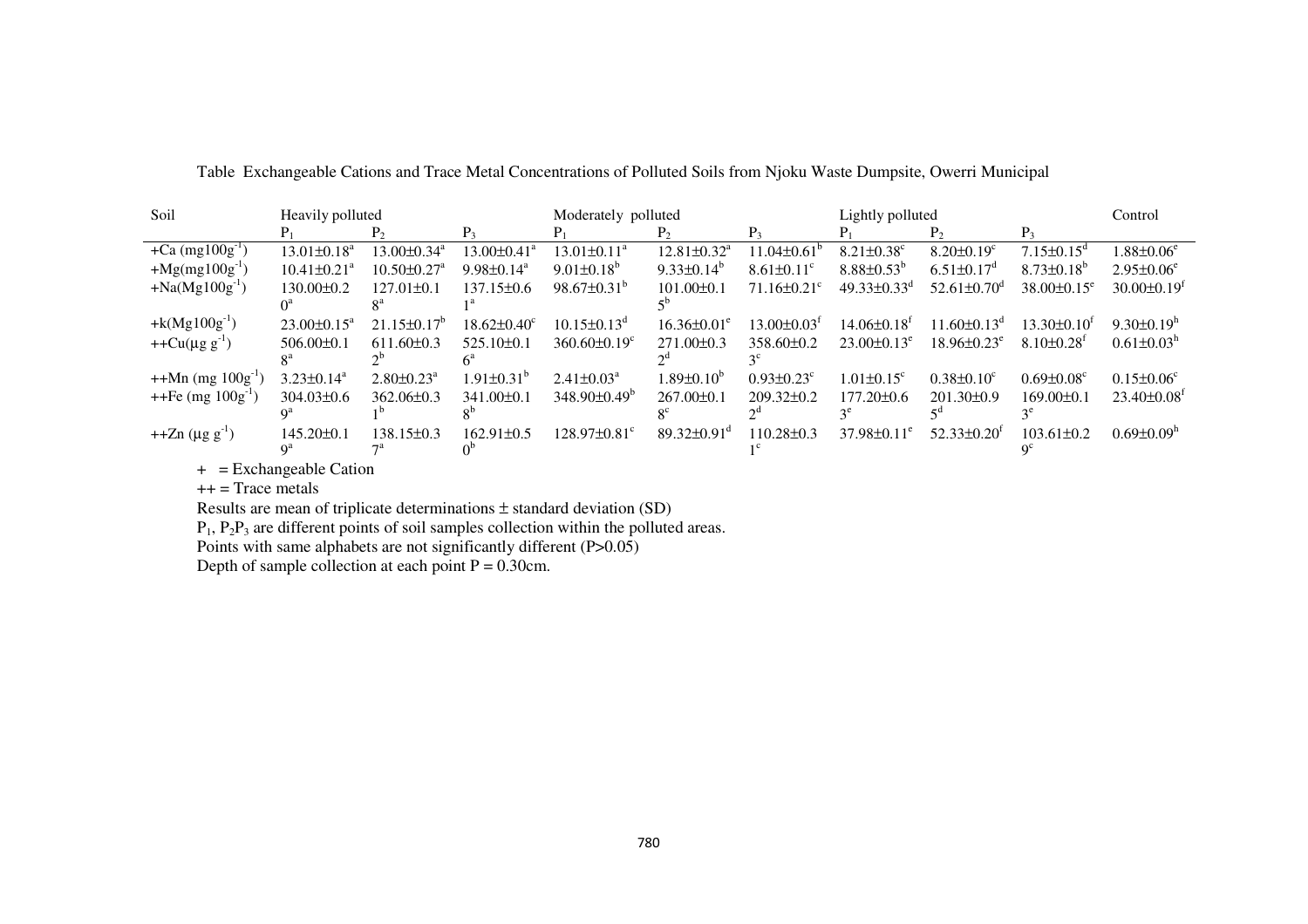| Table 3 Selected Soil Enzymes Activities of Polluted Soils from Nioku Waste Dumpsite, Owerri Municipal |  |  |
|--------------------------------------------------------------------------------------------------------|--|--|
|                                                                                                        |  |  |

| Soil<br>Heavily polluted                                         |                               |                               | Moderately polluted           |                        |                              | Lightly polluted              |                               |                                   | Control                                      |                               |
|------------------------------------------------------------------|-------------------------------|-------------------------------|-------------------------------|------------------------|------------------------------|-------------------------------|-------------------------------|-----------------------------------|----------------------------------------------|-------------------------------|
|                                                                  | $P_1$                         | $P_2$                         | P <sub>3</sub>                | $P_1$                  | $P_{2}$                      | $P_3$                         |                               | P <sub>2</sub>                    | $P_3$                                        |                               |
| Dehydrogenase $(mg g^{-1} 6h^{-1})$                              | $8.22 \pm 0.11$ <sup>c</sup>  | $8.89 \pm 0.61$ <sup>c</sup>  | $7.43 \pm 0.92$ <sup>ac</sup> | $6.95 \pm 0.11^a$      | $7.23 \pm 0.15^a$            | $7.13 \pm 0.20^a$             | $5.33 \pm 0.17$ <sup>d</sup>  | $5.09 \pm 0.61$                   | $4.71 \pm 0.09$                              | $3.48 \pm 0.41$ <sup>e</sup>  |
| Lipase $(mg g-1h-1)$                                             | $11.62 \pm 0.27^{\rm a}$      | $10.91 \pm 0.31$ <sup>a</sup> | $10.89 \pm 0.16^a$            | $8.71\pm0.10^{6}$      | $8.61 \pm 0.33^b$            | $8.52{\pm}0.10^b$             | 5.81 $\pm$ 1.63 $\textdegree$ | $8.45 \pm 0.89$                   | $8.71 \pm 0.16$                              | $2.24 \pm 0.81$ <sup>d</sup>  |
| Acid<br>Phosphatase<br>$(mgPNPg^{-1}$ dry soil h <sup>-1</sup> ) | $38.21 \pm 1.03^a$            | $38.68 \pm 0.91^{\text{a}}$   | $36.88 \pm 1.00^3$            | $27.56\pm0.69^{\circ}$ | $27.86\pm1.96^{\circ}$       | $27.40\pm1.60^b$              | $25.83\pm0.96^{\circ}$        | $27.15 \pm 1$<br>0 <sup>b</sup>   | $27.48 \pm 0.6$<br>$\mathbf{O}^{\mathbf{D}}$ | $26.84 \pm 0.29$ <sup>b</sup> |
| Alkaline Phosphatase<br>(mg<br>$PNPg^{-1}$ dry soil $h^{-1}$ )   | $12.43 \pm 0.73$ <sup>a</sup> | $12.38 \pm 0.33$ <sup>a</sup> | $12.32 \pm 0.55$ <sup>a</sup> | 12.66±0.21ª            | $12.14 \pm 0.26^a$           | $12.56 \pm 0.51$ <sup>a</sup> | $12.38 \pm 0.68$ <sup>a</sup> | $10.57 \pm 0.6$<br>2 <sup>b</sup> | 13.1<br>$1 \pm 0.0$<br>$3^a$                 | 12.93±0.33ª                   |
| Hydrogen peroxidase                                              | $5.88 \pm 0.94$ <sup>a</sup>  | $6.45 \pm 0.63^b$             | $6.67 \pm 0.11^{\circ}$       | $6.89 \pm 0.96^b$      | $5.56 \pm 0.58$ <sup>a</sup> | $4.71 \pm 0.82$ <sup>c</sup>  | $5.12 \pm 0.71$ <sup>a</sup>  | $4.89 \pm 0.75$                   | $3.97 \pm 0.15$                              | $4.76 \pm 0.91$ <sup>c</sup>  |
| Urease (mg $NH_3-Ng^{-1}$ )<br>$\rm{d}$ ry<br>soil $5h^{-1}$     | $4.61 \pm 0.06^a$             | $4.16 \pm 0.01^a$             | $4.48 \pm 0.07$ <sup>a</sup>  | $3.91 \pm 0.03^a$      | $3.82 \pm 0.05^{\text{a}}$   | $3.51 \pm 0.04^{ab}$          | $3.09 \pm 0.10^b$             | $2.93 \pm 0.31$                   | $2.96 \pm 0.14$                              | $1.99 {\pm} 0.08^{\circ}$     |

Results are mean of triplicate determinations  $\pm$  standard deviation (SD)<br>P<sub>1</sub>, P<sub>2</sub>P<sub>3</sub> are different points of soil samples collection within the polluted areas.<br>Points with same alphabets are not significantly differe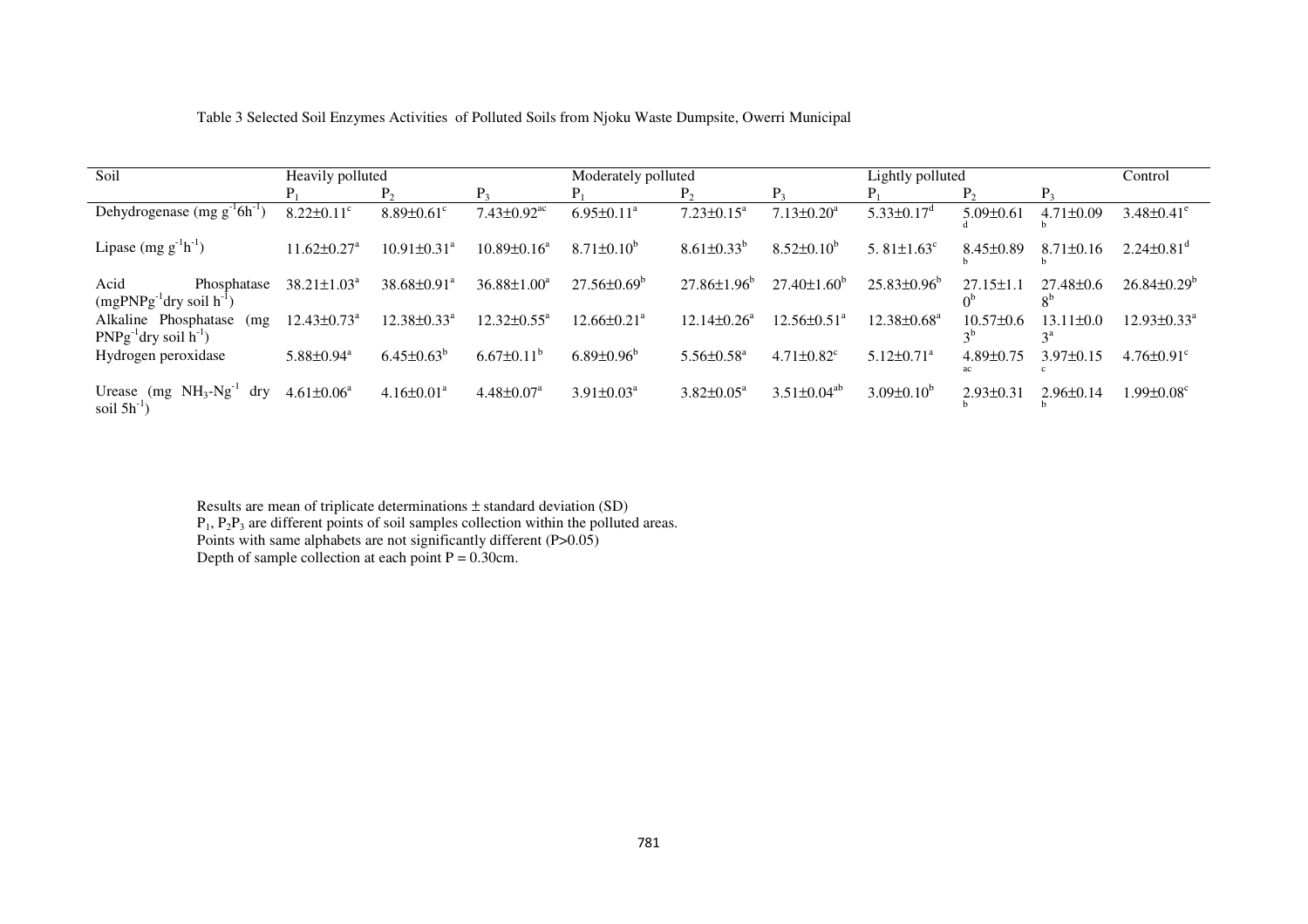### **Conclusion**

This study has shown that dumping solid wastes at Njoku Saw mill dumpsite increased most of the parameters used as indices of soil fertility. However increased soil temperature, pH and moisture content with increased waste dumping discouraged plants growth. Similarly most of the nutrients were probably made unavailable to plants and microorganisms. This therefore calls for proper management of this dumpsite through solid waste treatment procedures before use for agricultural purposes.

#### **References**

Agbenin, J.O. (1995), Laboratory Manual for soil and plants analysis. Faculty of Agriculture and Institute of Agricultural Research. A.B.U. Zaria. 7, 7-1.

Akubugwo, E.I., Ofoegbu, C.J. and Ukwuoma, C.U. (2007), Physicochemical Studies on Ubru Salt Lake Ebonyi State Nigeria. *Pakistan Journal of Biological Sciences* 7, 3170 – 3174.

Alef, K. and Nannipieri, P. (1995). Methods in Applied Soil Microbiology and Biochemistry. 3rd edition. Academic Press London. pp. 345 – 353.

Allen, S.E., Grinshaw, H., Parkinson, J.A. and Quarmby, C. (1974), Chemical analysis of econological materials. Blackwell Scientific Publication, London. Pp. 41.

APHA (1998), Standard methods for the examination of water and waste water. 18th edn. Washington (American Public Health Association).  $89 - 141.$ 

Bates, R.G. (1954), Electronic pH determination. John Wiley and Sons Inc. New York.

Brady, W.C. (1984), The nature and properties of soils. Macmillian Publishers London. England. 61- 83.

Brune, A.K. and Gotz, F. (1992), Degradation of lipids by Bacterial Lipases. In: Microbial Degradation of Natural Products; Winkelman, G. (Ed) VCH; Weinhein, pp. 243 – 266.

Cassida, L.E., Wein, J.D. and Santoro, D. (1964), Soil dehydrogenase activity. *Soil Science*, 98,371 – 374.

Chinyere, G.C. (2001), Effect of effluents from cassava processing plants on soil cyanide levels; A case study of Okigwe in Imo State and Ovim

Ahaba Imenyi in Abia State, Nigeria. *Journal of Health and Visual Sciences,* 3(3), 88-93.

Clansy, K.P. (1981), Sodium affected soils. *Western Fertilitizer Bulletin*, 48, 58-62.

Colin, V.L., Baigori, M.D. and Pera, L.M. (2010), Effect of Environmental condition on extracellular lipases production and Fungi morphology from Aspergillus Diger MYA 135. *Journal of Basic Micobiology,* 50, 52 – 58.

Costra – Ochoa, L.D., Rodriquez, C., Valeno-Al-Laro, G. and Ros, R.O. (2005), Screening purification and characterization of the thermoalkalophilic lipase produced by *Bacilus thermoleovoraus* CCR II. *Enzyme Microbiology and Technology,* 37, 648-654.

Davies, J.G., Waskom, R.M. and Cardo, G.E. (2003), Managing sodic soil. *Soil and Crop Sciences* 98, 371 – 374.

Dewis, J. and Fretias, F. (1970), Physicla and Chemical Methods of soil and water analysis. *Soil Bulletin 10* FAD Rome. Pp 1-275.

Dick, R.P., Sandor, J.A. and Eash, D.S. (1994), Soil enzyme activities alter 1500 years of terrace agriculture in the Colca valley, Peru Agriculture, *Ecology and Environmental,* 50, 123 – 131.

Dick, R.P. (1997), Soil enzyme activities as integrative indicators of soil health. In: Pankhurst CE, Doube B.M., Gupta rVSR (Eds). Biological indicators of soil Health, CAB International, Wellingford. 121- 156.

Dick, W.A., Change, L. and Wang, P. (2000), Soil Acid and Alkaline Phosphatase Activity as pH adjustment indicators. *Soil Biology and Biochemistry,* 32, 1915 – 1919.

Eivazi, F. and Tabatabai, M.A. (1977), Phosphatases in Soils: *Soil Biology. Biochemistry,* 9(3), 167 – 172. Kai, M., Takazumi, K. Adachi, H., Wasaki, J., Shinano, T. and Osaki, M. (2002), Cloning and Characterization of four phosphate transporter DNAs in tobacco. *Plant Science.* 163*,* 837 – 846.

Kandeler, E. and Gerber, H. (1998), Short term assay of soil urease activity using colorimetric determinations of ammonium ion. *Biology and Fertility of Soils,* 6, 68 – 72.

Karthikayan, A.S., Varadarajan, D.K., Mukatira, U.T., D'Urzo, M.P., Damaz, B. and Raghothama, K.G. (2002), Regulated expression of Arabidopsis phosphate transporters, *Plant Physiology*, 30, 221- 233.